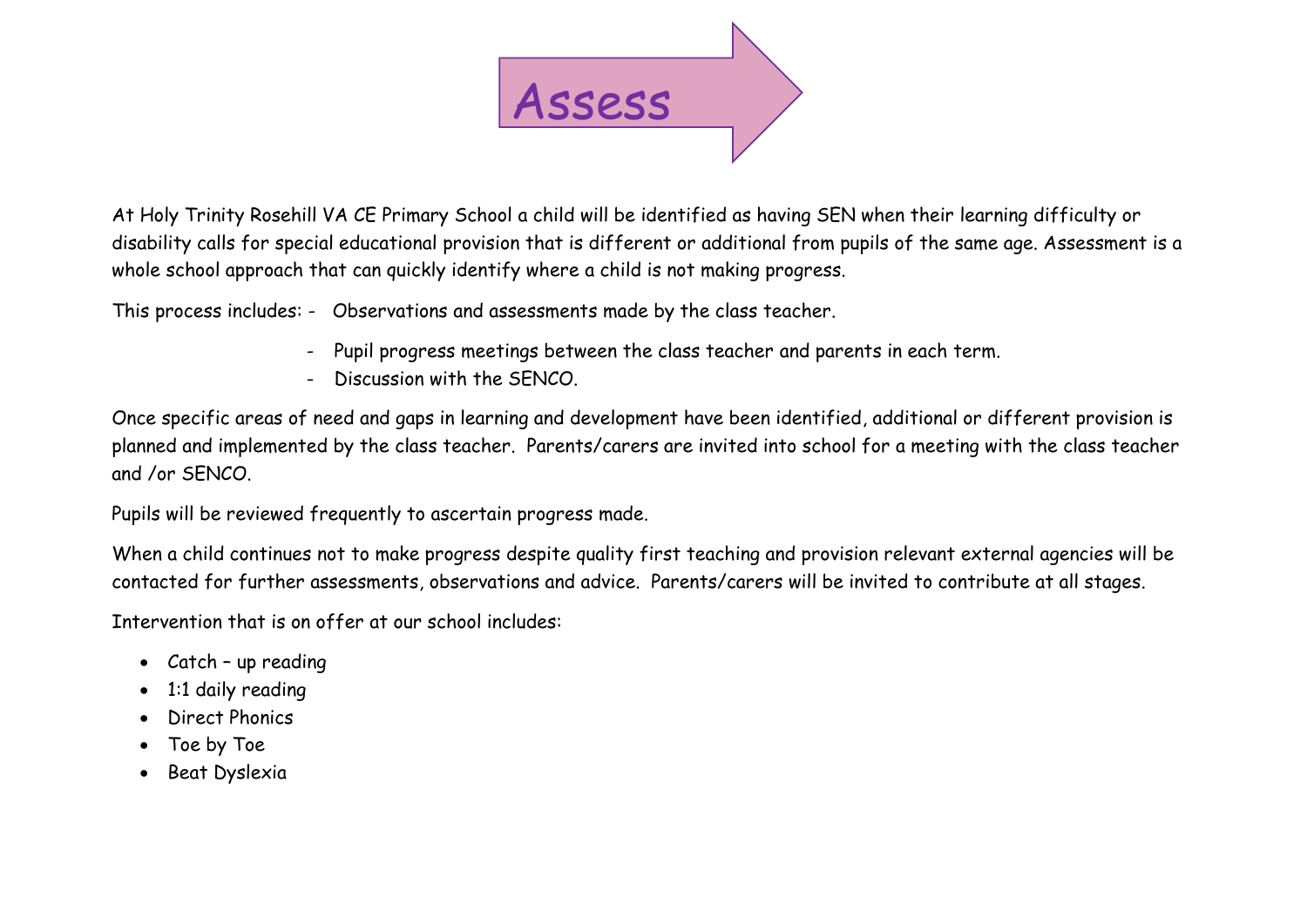- SNIP
- Small group writing support
- Hamster group to support writing, phonics and maths.
- Year 6 Target group
- Touch typing
- Small group maths support
- Stile (Maths, reading and spelling)
- Speck link
- Blast
- Social stories
- Time to Talk
- Lexia
- Mathletics

All interventions are planned for and implemented by the class teacher with the support of a teaching assistant.

All pupils at our school are involved in assessing their progress at an age appropriate level in discussion with the class teacher, parent/carer, SENCO and other people involved with their learning.

If you have a concern that your child may have a special need or disability please contact:

- Your child's class teacher
- SENCO Mrs H Green
- Head Teacher Ms R Orr

Telephone: 01642 581239